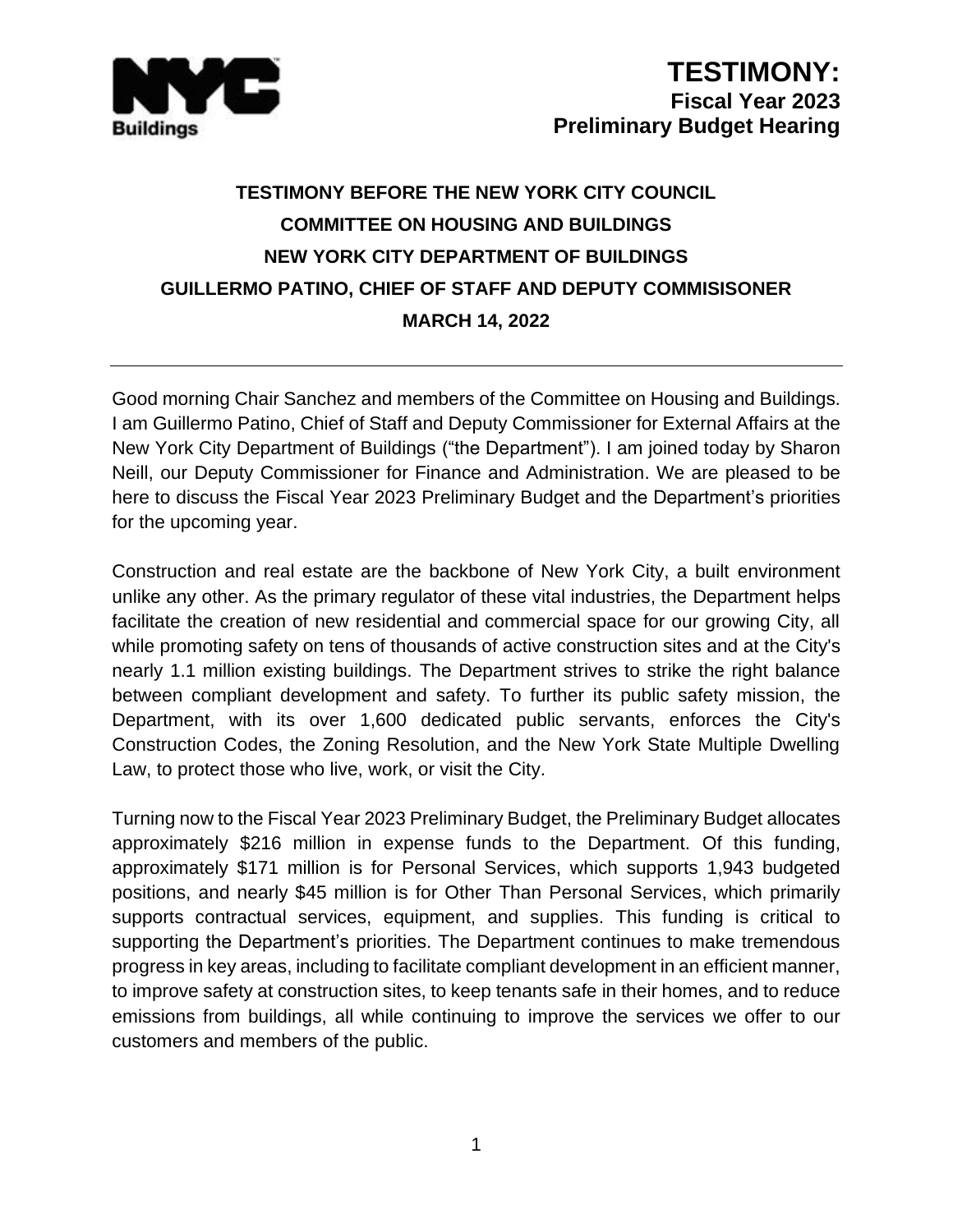

In Fiscal Year 2021, the last full fiscal year, approximately 120,000 construction jobs were filed with the Department, and we issued nearly 160,000 initial and renewal construction permits combined. This represents an uptick from the previous fiscal year, which indicates that construction activity is picking up as the construction industry recovers from the impacts of COVID-19.

It should also be noted that the number of construction jobs filed online in DOB NOW continues to grow year over year as we continue our shift from the Buildings Information System, a three-decades-old mainframe system. Now, the majority of construction jobs are filed in DOB NOW. When fully implemented, DOB NOW will allow our customers to conduct all of their business with the Department online, which will lead to greater efficiency and more transparency by allowing owners, design professionals and contractors to determine exactly where a construction project is in the approval process.

Despite an uptick in construction activity, we continue to review plans for new buildings, major renovations, and minor renovations expeditiously. We are completing our initial plan review for new buildings and major alterations in under ten days and for minor renovations in approximately two days. Our goal is to continue to promptly complete our initial plan reviews and to ensure that customers know what to expect when their plans are being reviewed by continuing to train our plan examiners to ensure that plan review is efficient and consistent.

The wait time between a development inspection request and an inspection also continues to be short, with our development inspections being completed within four days of a request in most instances. This progress on development inspection service levels can be attributed to the efficiencies gained from DOB NOW: *Inspections*, which allows for all types of development inspections to be scheduled online. This makes it easier for our customers to schedule inspection appointments and offers more precise inspection scheduling.

To help our customers understand what to expect when starting a construction project, we have launched a Customer Service Dashboard, which we continue to improve upon. This online tool allows our customers to view a variety of metrics in real-time, including the average wait times for plan review by job type, the number of appointments to plan approval, and the time it takes us to complete inspection requests.

We also continue to respond to complaints from members of the public expeditiously. We are responding to the most serious complaints, Priority "A" complaints, which are those complaints that relate to conditions that may present an immediate threat to the public,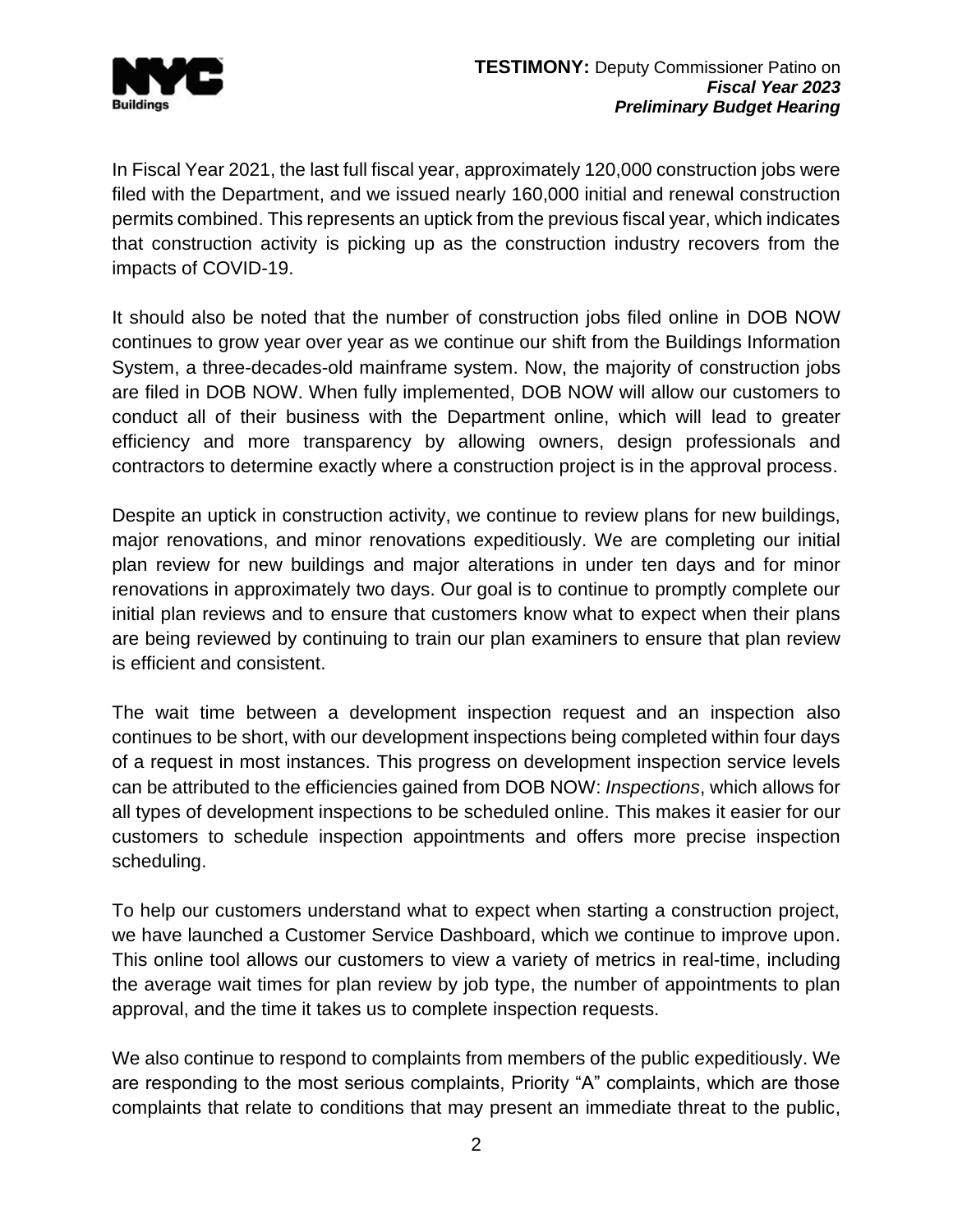

within hours. We are responding to Priority "B" complaints, which capture violating conditions that if occurring, while serious, do not present an immediate threat to the public, within 12 days. As a result of responding to these complaints, and our proactive inspections concerning construction safety and tenant protection, we issued nearly 73,000 OATH summonses last fiscal year.

With this Committee's partnership, the Department also continues its efforts to maintain the City's Construction Codes. At the end of last session, we worked together to pass comprehensive updates to the Construction Codes. The Department is hard at work implementing those updates, which will go into effect later this year. We are also in the process of updating the Electrical Code, and for the first time, developing an Existing Building Code, which will specifically address construction projects in an existing building. We look forward to partnering with this Committee this session to continue to update and strengthen our codes.

The 2022 Construction Codes also introduced a new license type, an Elevator Agency Technician License, which is required to work on elevators in New York City as of this year. The introduction of this new license type strengthens the Department's licensing program and increases elevator safety as it ensures that individuals working on our elevators are qualified and have appropriate training. In addition to implementing this new license type, the Department also continues to license over a dozen trades, including plumbers, electricians, and safety professionals.

As construction activity increases, so does the potential for construction-related incidents, making construction safety a continued concern for the Department. In 2019, for the first time in nearly a decade, construction related injuries decreased over 30%. Last calendar year, despite the increase in construction-related activity, construction-related injuries and fatalities remained consistent with what we saw in 2020, a year when non-essential construction activity was suspended for several months during the first year of the COVID-19 pandemic. Last year, the Department released a new construction safety report that provides deep insights on construction safety trends in the five boroughs and examines Department initiatives that led to declines in building construction-related incidents and injuries during that time. The Department will soon be releasing a report that covers the last calendar year and expects to continue to issue these annual reports covering construction safety moving forward.

To ensure that safety regulations are being complied with, the Department continues to conduct proactive, unannounced inspections of large construction sites. Since these inspections began in late 2018, the Department has conducted over 70,000 proactive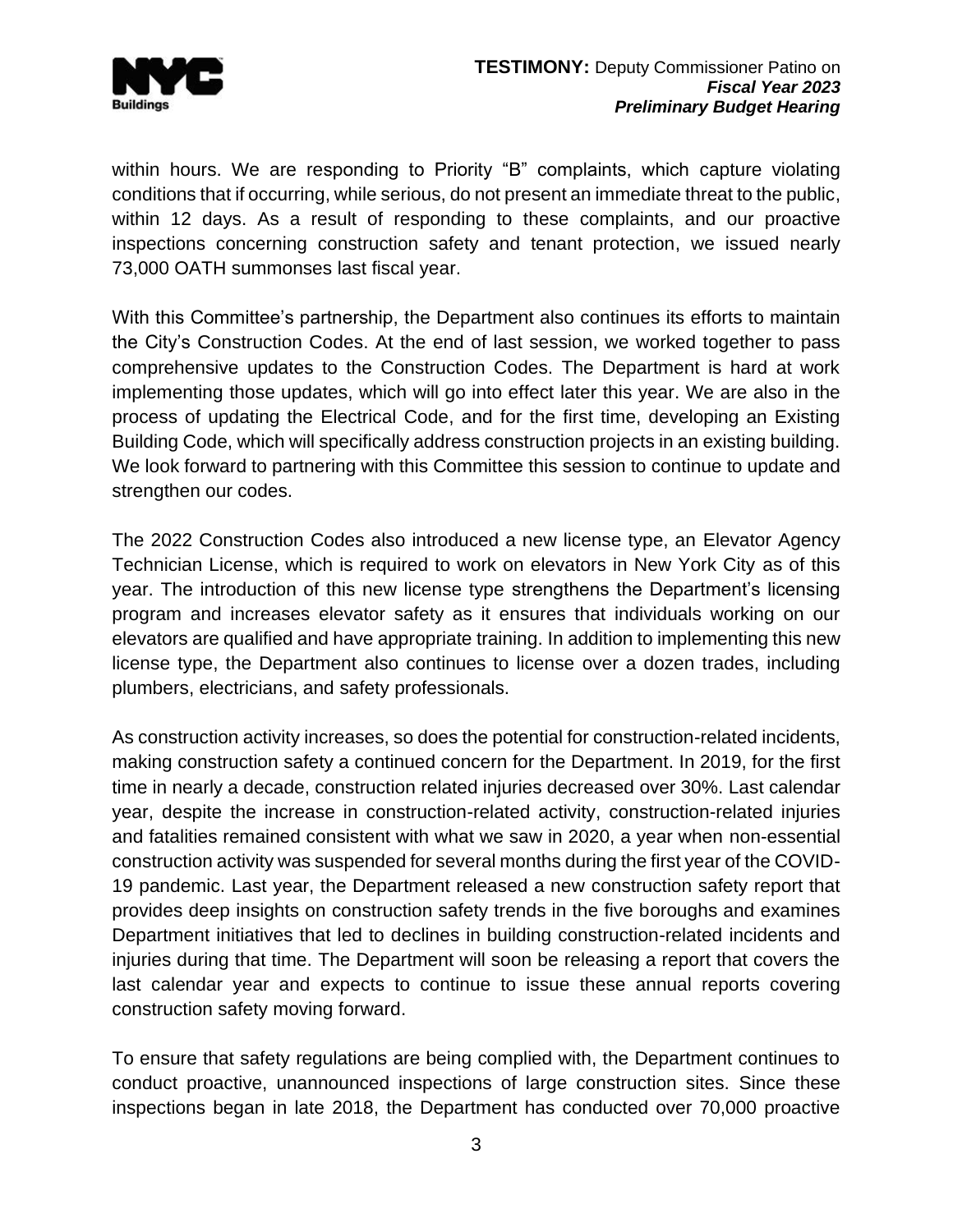

inspections at nearly 30,000 unique construction sites. The Department will continue to conduct proactive inspections at sites that pose the greatest safety risk.

The Department also sanctions bad actors in the construction industry, including its licensees and other construction professionals when they jeopardize public safety. Actions to deter bad actors include suspending or revoking their licenses or filing privileges when appropriate. These are tools the Department uses judiciously and all actions taken against licensees and other construction professionals are publicly available on our website through our Know Your Construction Professional portal, a useful tool our customers should use before starting a construction project.

Last year, Local Law 196 of 2017 was also fully phased-in. This means that workers at large construction sites are now required to have 40 hours of safety training and supervisors at such sites are required to have 62 hours of safety training, including critical fall prevention training. To date, our approved course providers have issued over 120,000 Site Safety Training Cards to workers and their supervisors, which means that workers are receiving the safety training required by this law. I commend the construction industry, including construction workers, for their partnership as we implemented this law over a three-year period.

At the end of last session, we also worked together to pass a package of legislation that would help further reduce injuries on construction sites by requiring more site safety supervision at larger construction sites, strengthening requirements for cold-formed steel construction, and permanently banning the dangerous use of stand-off brackets for suspended scaffold work. The Department looks forward to keeping this Committee updated on the impacts of these laws as they are implemented in the coming years and looks forward to working together on measures to further improve construction safety.

The decrease in construction-related injuries that we have seen in recent years is promising and I urge all of us to continue to work to drive down construction-related injuries and fatalities because safety is a shared responsibility, and every worker deserves to go home to their families at the end of their shift.

The Department also continues its critical work to protect tenants living in buildings under construction. We're committed to providing our Office of the Tenant Advocate ("OTA") and the New York City Loft Board with the tools it needs to succeed. OTA serves as a resource to help tenants understand the laws that govern construction, to investigate complaints of construction as harassment, and acts as our liaison to tenants with any Department-related issues. The Loft Board performs the critical work of overseeing the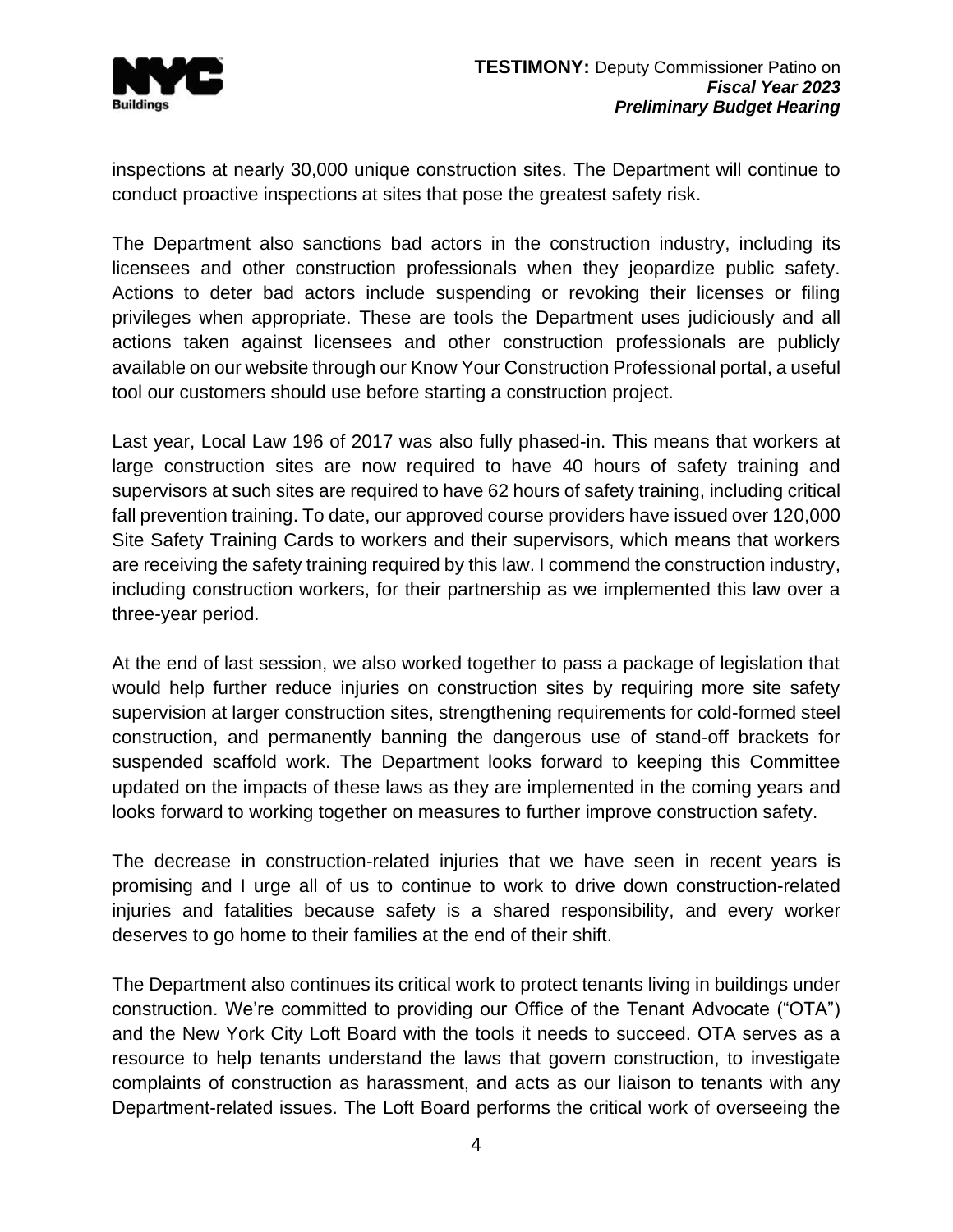

conversion of manufacturing or commercial buildings to safe, rent-regulated residential use, which provides for the creation of much needed affordable housing. We also regularly conduct proactive inspections to ensure that contractors are complying with Tenant Protection Plans and respond to tenant harassment complaints expeditiously.

The Department is also prepared to fulfill its obligation to address greenhouse gas emissions coming from buildings. We are well positioned, with the largest energy team anywhere in the country, to support the City's goal of achieving carbon neutrality. In addition to enforcing the Energy Code, enforcing existing laws that require certain buildings to report their energy and water use and to perform retro-commissioning, we are also implementing the Climate Mobilization Act. The Climate Mobilization Act requires all new buildings and existing buildings undergoing certain major roof renovations to install a solar photovoltaic system, a green roof system, or a combination of the two, and regulates greenhouse gas emissions at large buildings starting in 2024.

We are also transforming the way we interact with small property owners with the introduction our of Homeowner Relief Program last summer. Instead of receiving OATH summonses from the Department, which could result in monetary penalties being imposed, we are providing small property owners with an opportunity to correct violating conditions without ever incurring any financial penalties. This is a shift in the way the Department has done business in the past and is an effort by the Department to support homeowners who may not be familiar with the regulations they must comply with when conducting a construction project at their home.

Further, to support and empower new property owners, we are now reaching out with a toolkit they can use to maintain their property and comply with regulations before they run into any trouble. New property owners are now receiving a mailing from the Department that shares critical information about their property, including any open violations or permitted construction jobs, and that tells them about compliance inspections they must comply with, which may include inspecting their elevators, their boilers, or their facades. We are also reaching out to property owners when we receive a filing for a construction job at their building for the first time so that they know what to expect as their job moves through the approval process.

We recognize the significant impact that our work can have on the public, whether they are planning a construction project, attempting to resolve a violation, or wanting to find out more about construction work in their community. As such, we will continue making our work transparent and accessible to the public by providing them with resources they can understand and use, like our Customer Service Dashboard, our real-time map of